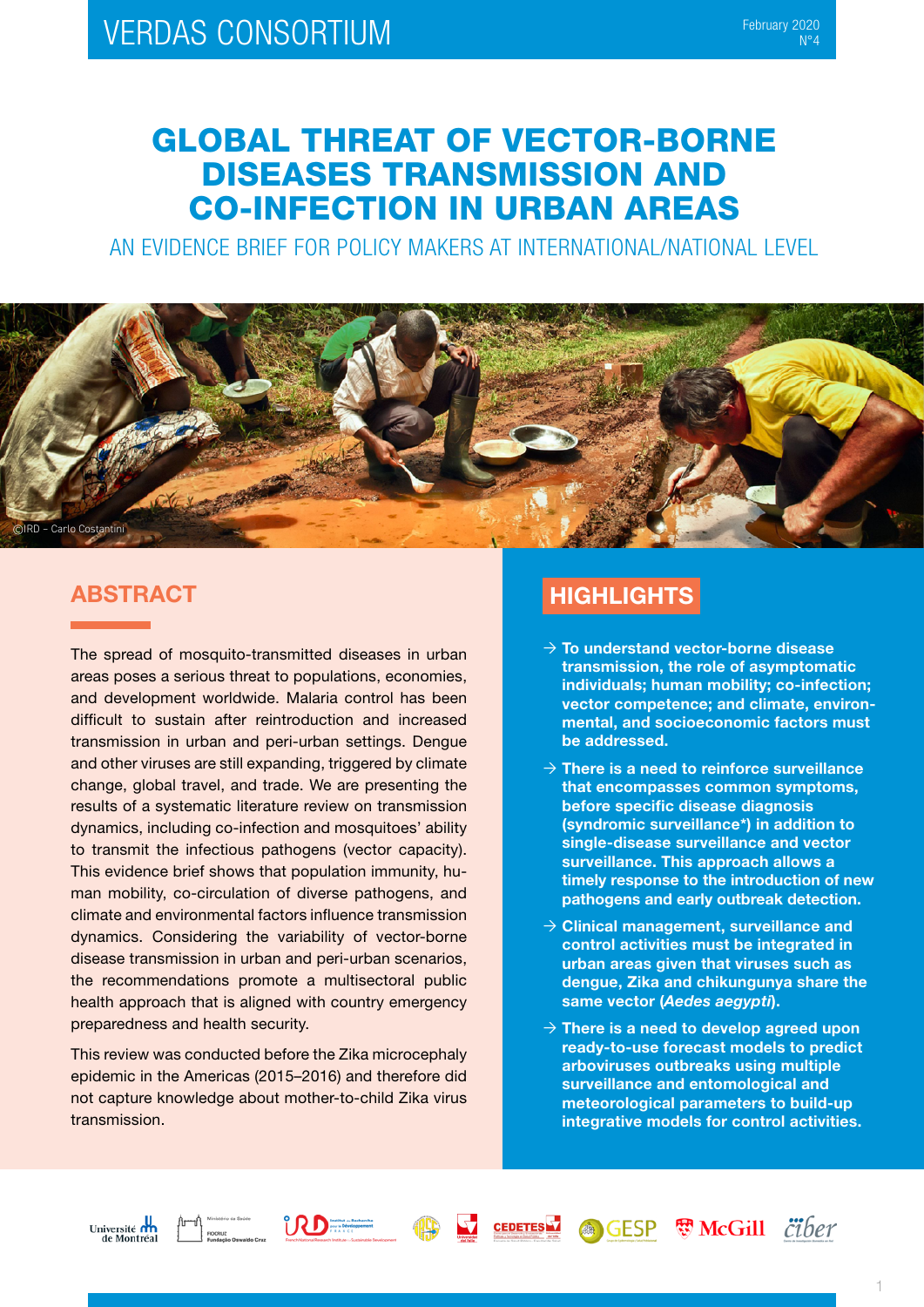#### INTRODUCTION

There is growing evidence that expanding urban population, climate change, and increasing global travel allow the spread of both vectors and diseases to new geographic areas and expose more humans to vector-borne diseases. This review evaluated the current knowledge on transmission dynamics, vectorial capacity, and co-infection of vector-borne diseases in urban areas in the literature (2000–2016). We focus on two groups of mosquito-transmitted diseases: 1. arboviruses, such as dengue, yellow fever, chikungunya, Mayaro, Japanese encephalitis, and Nipah virus; and, 2. malaria.

### APPROACH AND RESULTS

1980

Cases

1M

0M

The review identified 50 articles related to transmission dynamics, vector capacity, and co-infection in urban areas, mainly from the Americas (23), Asia (15), and Africa (10). There were variations in study design and quality of the evidence, limiting comparability of the results. The funding sources were specified in two thirds of the studies.

For dengue, nearly all studies were from urban areas in the Americas and Asia. The findings showed significant variation of dengue incidence within cities and the importance of population immunity (susceptible, immune) for the transmission of infection. Infected individuals with no symptoms (asymptomatic) and increased human mobility contributed to viral infection spreading and persistence. Some studies found a positive correlation between climate factors (temperature and rainfall) and *Aedes aegypti* abundance, and dengue incidence, respectively. Other factors related to human behavior (water storage, waste, and sanitation) were associated with increasing mosquito breeding sites and dengue incidence.



#### Figure 1. The increase in dengue incidence in the American region (PAHO, 2018)

Dengue Cases 2019

PLISA – Health Information Platform for the Americas: Most Recent Reported Cases on Dengue

1985 1990 1995 2000 2005 2010 2015 2020

Dengue in the Americas. Increase in dengue incidence in the American region (PAHO, 2018). [https://www.paho.org/hq/index.php?option=com\\_topics&view=article&id=1&Itemid=40734&lang=en](https://www.paho.org/hq/index.php?option=com_topics&view=article&id=1&Itemid=40734&lang=en) [http://www.paho.org/data/index.php/en/mnu-topics/indicadores-dengue-en/dengue-regional-en/315-reg-dengue-incidence-en.html?start=1](http://www.paho.org/data/index.php/en/mnu-topics/indicadores-dengue-en/dengue-regional-en/315-reg-de) Countries

20

 $\Omega$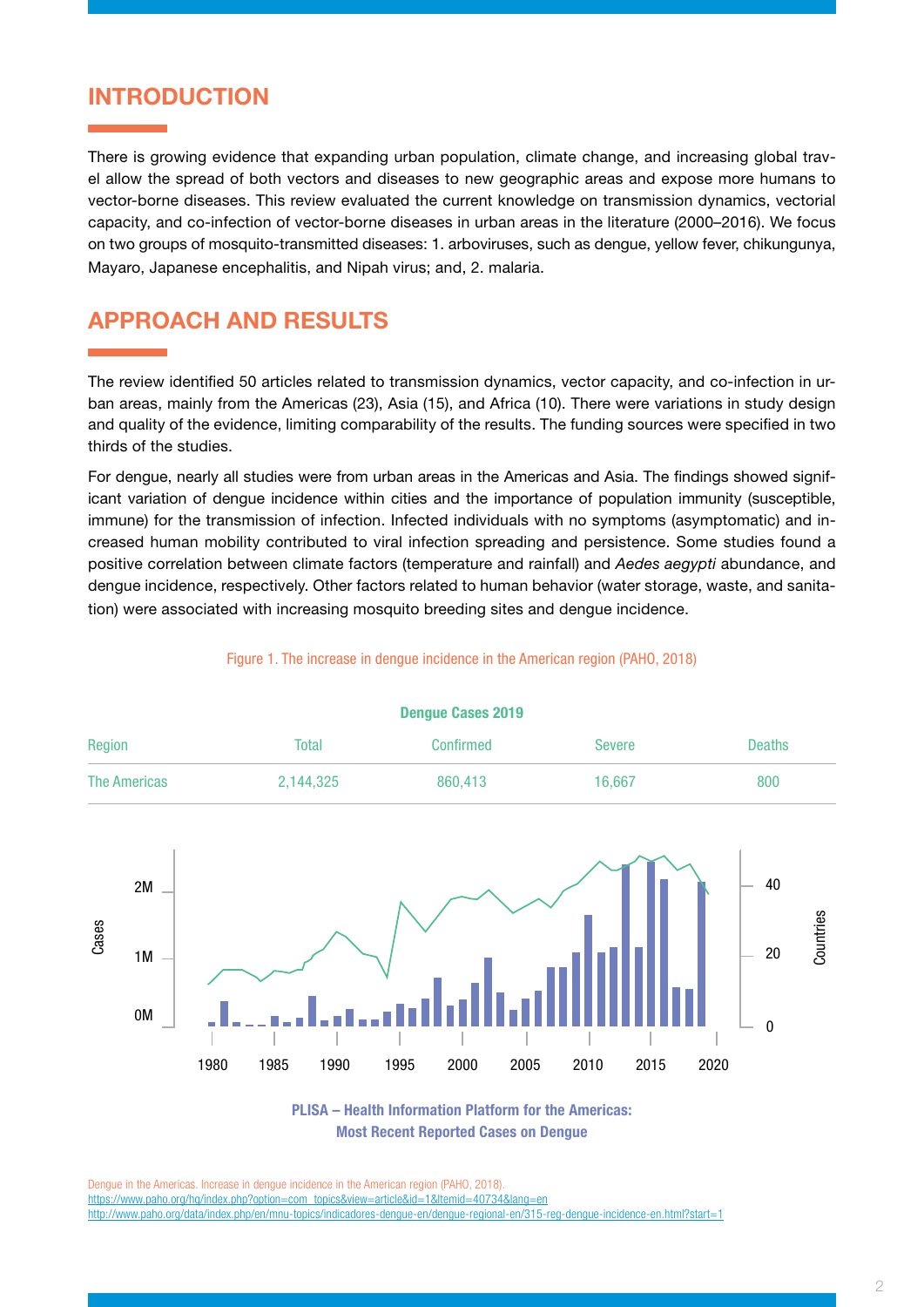Most malaria studies were conducted in Africa and Asia, showing transmission in urban and peri-urban areas. Some studies highlighted the increase of malaria transmission as a result of urban expansion towards forested areas. Migration and travel were identified as important risk factors for malaria reintroduction in Singapore (2009). Malaria transmission increased during the rainy season and in warmer temperatures. Some studies suggested that climate change was affecting urban areas in the highlands of Ethiopia (2004) and India (2004), resulting in increased transmission.



#### Figure 2. The persistent malaria incidence worldwide (WHO, 2018)

AFR: WHO African Region; AMR: WHO Region of the Americas; EMR: WHO Eastern Meditarranean Region; SEAR: WHO South-East Asia Region; WHO: World Health Organization; WPR; WHO Werstern Pacific Region.

Trends in malaria incidence rate (cases per 1000 population at risk), globally and by WHO region, 2010–2017. The WHO European Region has reported zero indigenous cases since 2015. Source: WHO estimates. Data: Annex 3 - F. Population at risk and estimated malaria cases and deaths, 2010–2017. World Malaria Report 2018. Geneva: World Health Organization; 2018. Licence: CC BY-NC-SA 3.0 IGO. <https://www.who.int/malaria/publications/world-malaria-report-2018/en/>